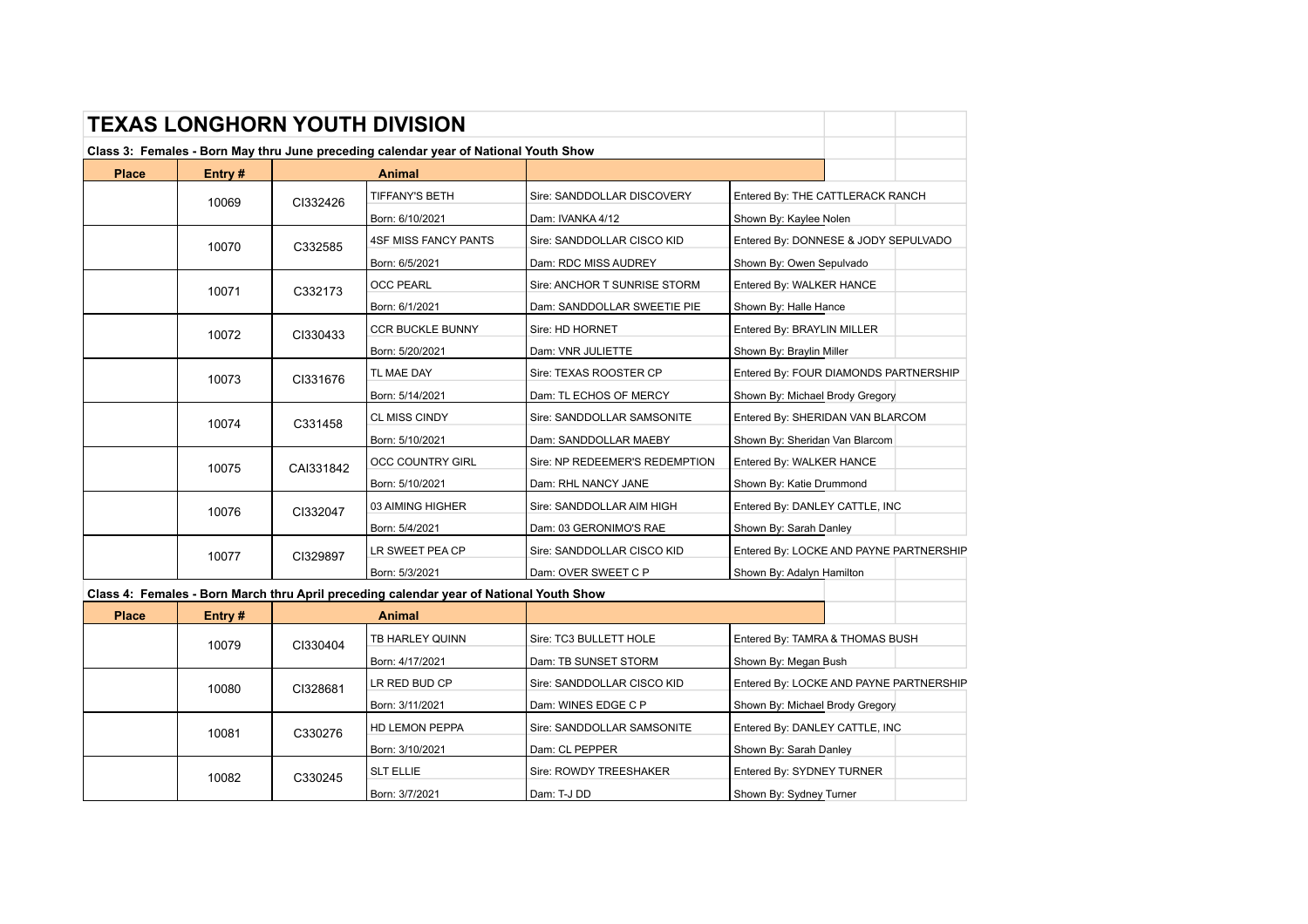|                | 10083                         | CI328037               | <b>SLT MISS KITTY</b>                                                                        | Sire: ZEUS 9                 | Entered By: JONATHON TURNER             |
|----------------|-------------------------------|------------------------|----------------------------------------------------------------------------------------------|------------------------------|-----------------------------------------|
|                |                               |                        | Born: 3/1/2021                                                                               | Dam: EJ LOULOU               | Shown By: Jonathon Turner               |
|                |                               |                        | Class 5: Females - Born January thru February preceding calendar year of National Youth Show |                              |                                         |
| <b>Place</b>   | Entry#                        |                        | Animal                                                                                       |                              |                                         |
|                | 10086                         | C330278                | RCC MY KINDA SALTY                                                                           | Sire: SANDDOLLAR DISCOVERY   | Entered By: ROBERTSON CATTLE CO.        |
|                |                               |                        | Born: 2/12/2021                                                                              | Dam: MK GRACE                | Shown By: Alyssa Harvey                 |
|                | 10087                         | CA330286               | <b>T-REX GALA'S SOIREE</b>                                                                   | Sire: SANDDOLLAR DISCOVERY   | Entered By: T-REX LONGHORNS             |
|                |                               |                        | Born: 2/12/2021                                                                              | Dam: CHAPARRAL GALA          | Shown By: Zoe Robertson                 |
|                | 10088                         | C330244                | T-J KEVIN                                                                                    | Sire: ZEUS 9                 | Entered By: SHYLOH FAITH TURNER         |
|                |                               |                        | Born: 2/1/2021                                                                               | Dam: SSRR DOO DOO            | Shown By: Shyloh Faith Turner           |
|                | 10018                         | CI330790               | <b>CASSIE TENBAR</b>                                                                         | Sire: OBRYANS CASSIUS        | Entered By: DANLEY CATTLE, INC          |
|                |                               |                        | Born: 1/26/2021                                                                              | Dam: JADA HAVEN C P          | Shown By: Todd (TJ) Jay Danley, Jr      |
|                | 10089                         | CI330339               | <b>JCG SHININGLIKEDIAMONDS</b>                                                               | Sire: 5SL LEROY              | Entered By: JAMES CADEN GRACE           |
|                |                               |                        | Born: 1/23/2021                                                                              | Dam: JCG RUBY TUESDAY        | Shown By: James Caden Grace             |
|                | 10090                         | CI330354               | <b>JCG BARBIE GIRL</b>                                                                       | Sire: JCG ABERDEEN           | Entered By: JACKSON GRACE               |
|                |                               |                        | Born: 1/20/2021                                                                              | Dam: TTT GLAMOUR GIRL        | Shown By: Jackson Grace                 |
|                | 10091                         | CI329467               | LR STRAWBERRY WINE CP                                                                        | Sire: SANDDOLLAR CISCO KID   | Entered By: LOCKE AND PAYNE PARTNERSHIP |
|                |                               |                        | Born: 1/20/2021                                                                              | Dam: DISCOVERY TRADITION C P | Shown By: Michael Brody Gregory         |
|                | 10092                         | CI330493               | OCC BELLE STAR                                                                               | Sire: TL REVIVAL             | Entered By: WALKER HANCE                |
|                |                               |                        | Born: 1/20/2021                                                                              | Dam: SANDDOLLAR LADY AMBER   | Shown By: Halle Hance                   |
|                | 10095                         | CI330251               | DIAMOND Q BENITA                                                                             | Sire: ROUGH RIDER 30         | Entered By: DANLEY CATTLE, INC          |
|                |                               |                        | Born: 1/18/2021                                                                              | Dam: MK BET ON ME            | Shown By: Sarah Danley                  |
|                | 10093                         | C330241                | <b>4SF MAGNOLIA BREES</b>                                                                    | Sire: CT CUTTING EDGE        | Entered By: DONNESE & JODY SEPULVADO    |
|                |                               |                        | Born: 1/17/2021                                                                              | Dam: BLEW BY U               | Shown By: Owen Sepulvado                |
|                | 10094                         | C330067                | <b>HAYWIRE ZOE</b>                                                                           | Sire: SANDDOLLAR DISCOVERY   | Entered By: SCOTTY & ALESSA O'BRYAN     |
|                |                               |                        | Born: 1/14/2021                                                                              | Dam: SANDDOLLAR CUPCAKE      | Shown By: Jordi O'Bryan                 |
|                | CI327752<br>10096             | <b>SL FERGALICIOUS</b> | Sire: DOMINION C P                                                                           | Entered By: WALKER HANCE     |                                         |
|                |                               |                        | Born: 1/11/2021                                                                              | Dam: DISCOVERY SWEET GIRL CP | Shown By: Katie Drummond                |
|                | 10097                         | CI331386               | <b>SLT FANCY</b>                                                                             | Sire: ROWDY TREESHAKER       | Entered By: SIMON LEE TEEL              |
|                |                               |                        | Born: 1/7/2021                                                                               | Dam: LITTLE MISS AWESOME     | Shown By: Simon Lee Teel                |
| <b>CLASS 6</b> | <b>CHAMPION JUNIOR FEMALE</b> |                        |                                                                                              |                              |                                         |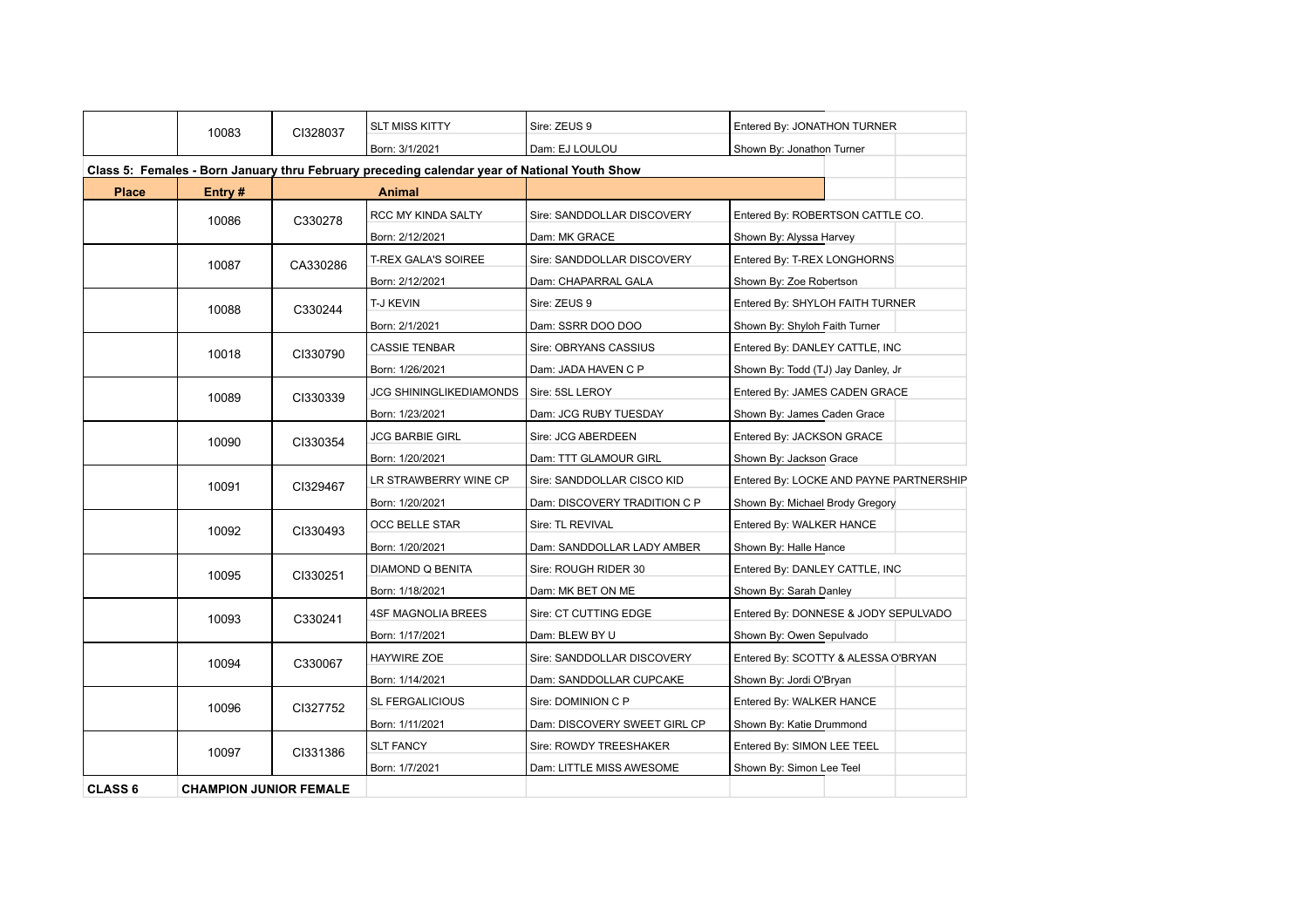| <b>CLASS 7</b> | <b>RES. CHAMPION JUNIOR FEMALE</b> |          |                                                                                                   |                                                                                                       |                                                                            |                                        |
|----------------|------------------------------------|----------|---------------------------------------------------------------------------------------------------|-------------------------------------------------------------------------------------------------------|----------------------------------------------------------------------------|----------------------------------------|
|                |                                    |          |                                                                                                   | Class 8: Females - Born September thru December second preceding calendar year of National Youth Show |                                                                            |                                        |
| <b>Place</b>   | Entry#                             |          | Animal                                                                                            |                                                                                                       |                                                                            |                                        |
|                | 10098                              | CI327812 | TL WILD CARD                                                                                      | Sire: TL BULLETPROOF                                                                                  | Entered By: MEGAN BUSH                                                     |                                        |
|                |                                    |          | Born: 10/20/2020                                                                                  | Dam: TL MAGIC MOCHA                                                                                   | Shown By: Megan Bush                                                       |                                        |
|                | 10099                              | C327131  | SILVER HOLLY                                                                                      | Sire: ANCHOR MAN'S SILVER SPUR                                                                        | Entered By: CARTER HARVEY                                                  |                                        |
|                |                                    |          | Born: 9/26/2020                                                                                   | Dam: ANCHOR MAN'S FIRE HOLLY                                                                          | Shown By: Alyssa Harvey                                                    |                                        |
|                | 10084                              | CT329378 | SANDDOLLAR FIRST CLASS                                                                            | Sire: NP REDEEMER'S REDEMPTION                                                                        |                                                                            | Entered By: ROBERTSON CATTLE CO.       |
|                |                                    |          | Born: 9/15/2020                                                                                   | Dam: MK HIGH SOCIETY                                                                                  | Shown By: Zoe Robertson                                                    |                                        |
|                |                                    |          | Class 9: Females - Born May thru August second preceding calendar year of National Youth Show     |                                                                                                       |                                                                            |                                        |
| <b>Place</b>   | Entry#                             |          | Animal                                                                                            |                                                                                                       |                                                                            |                                        |
|                | 10100                              | C326379  | RAFTER M MISS AMERICA                                                                             | Sire: DIAMONDKAMERICAN PATRIOT                                                                        | Entered By: LESLIE OSMERA                                                  |                                        |
|                |                                    |          | Born: 6/20/2020                                                                                   | Dam: BZB MISS AVILA                                                                                   | Shown By: Hunter Lawson                                                    |                                        |
|                | 10101                              | CI323228 | SHOOT 4 THE STARS                                                                                 | Sire: SHOOT 4 THE MOON                                                                                | Entered By: JAYLIN KRIMMEL                                                 |                                        |
|                |                                    |          | Born: 5/11/2020                                                                                   | Dam: SUNRISE SCARLET                                                                                  | Shown By: Jaylin Krimmel                                                   |                                        |
|                | 10102                              | C325671  | <b>CL DAISYMEROLLIN</b>                                                                           | Sire: BH BULLSEYE                                                                                     | Entered By: RYAN M. & DEVIN D. CULPEPPER<br>Shown By: Sheridan Van Blarcom |                                        |
|                |                                    |          | Born: 5/3/2020                                                                                    | Dam: MK CATALINA                                                                                      |                                                                            |                                        |
|                |                                    |          | Class 10: Females - Born January thru April second preceding calendar year of National Youth Show |                                                                                                       |                                                                            |                                        |
| <b>Place</b>   | Entry#                             |          | <b>Animal</b>                                                                                     |                                                                                                       |                                                                            |                                        |
|                | 10103                              | CI325413 | HD MARIE                                                                                          | Sire: CL VELOCITY                                                                                     |                                                                            | Entered By: JOHNATHAN & MEAGAN WARMINS |
|                |                                    |          | Born: 4/25/2020                                                                                   | Dam: HD POLLYANNA                                                                                     | Shown By: Luke Warminski                                                   |                                        |
|                | 10104                              | CI325184 | <b>LMR STARRIFIC</b>                                                                              | Sire: TRANSFORMER BCR 865                                                                             | Entered By: LONG M RANCH                                                   |                                        |
|                |                                    |          | Born: 2/25/2020                                                                                   | Dam: LMR GUNNA GET BOOMERIZED                                                                         | Shown By: Alyssa Harvey                                                    |                                        |
|                | 10105                              | CI324251 | CISCO SKY CP                                                                                      | Sire: SANDDOLLAR CISCO KID                                                                            | Entered By: MEGAN BUSH                                                     |                                        |
|                |                                    |          | Born: 2/19/2020                                                                                   | Dam: PREACH TO REXXIE C P                                                                             | Shown By: Megan Bush                                                       |                                        |
|                | 10106                              | CI323625 | HD JUST A LIL SASS                                                                                | Sire: SANDDOLLAR SAMSONITE                                                                            | Entered By: JOHNATHAN & MEAGAN WARMINS                                     |                                        |
|                |                                    |          | Born: 1/19/2020                                                                                   | Dam: SASSY TROPHY                                                                                     | Shown By: Audrey Warminski                                                 |                                        |
|                | 10109                              | CI324264 | HD DELILAH                                                                                        | Sire: SANDDOLLAR SAMSONITE                                                                            |                                                                            | Entered By: SHARER FAMILY LONGHORNS    |
|                |                                    |          | Born: 1/15/2020                                                                                   | Dam: ABBY ARROWHEAD                                                                                   | Shown By: Jackson Grace                                                    |                                        |
|                |                                    |          | Class 11: Females - Born third preceding calendar year of National Youth Show                     |                                                                                                       |                                                                            |                                        |
| <b>Place</b>   | Entry#                             |          | Animal                                                                                            |                                                                                                       |                                                                            |                                        |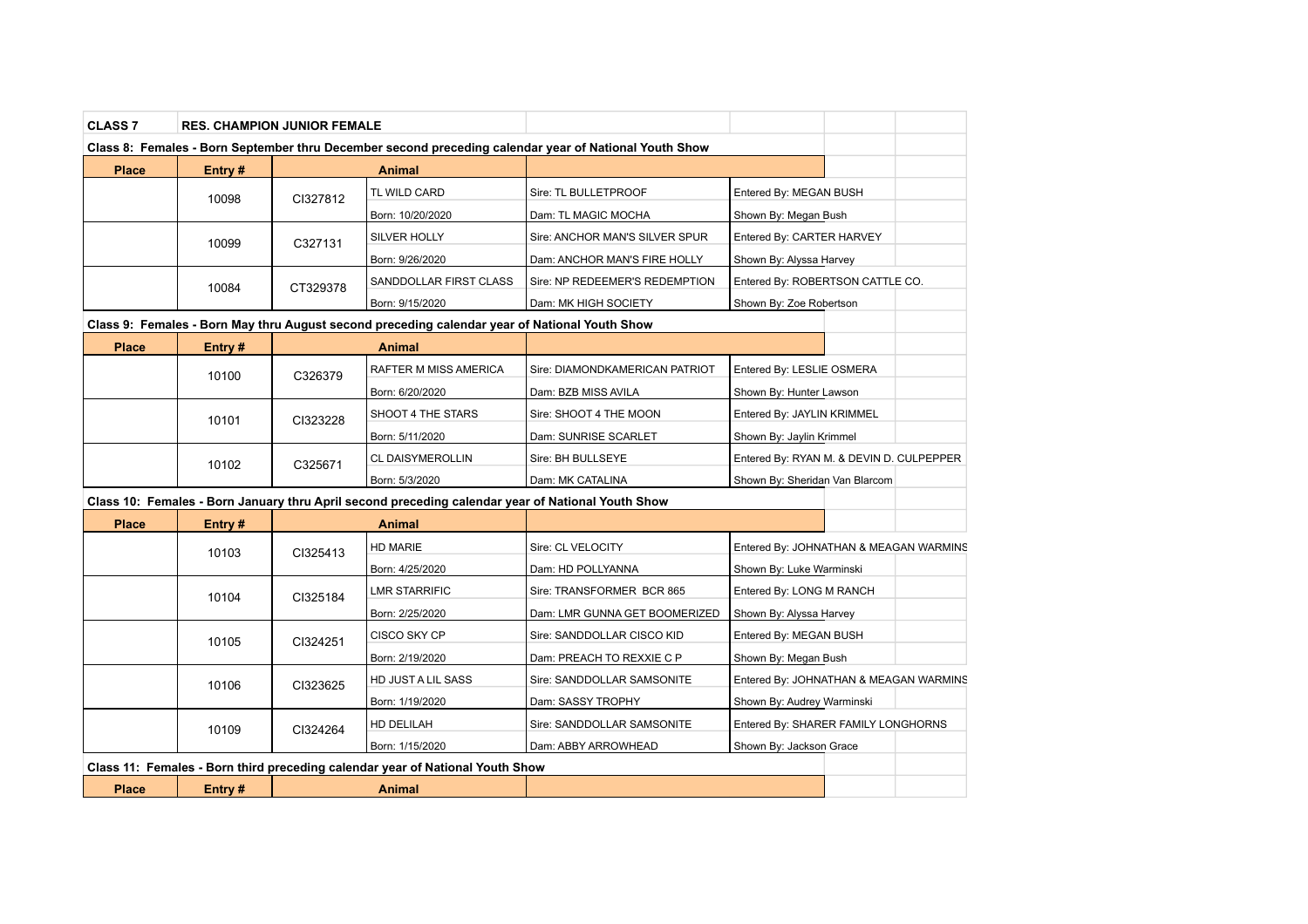|                     | 10107                              | CI320201 | <b>AMERICAN MAID</b>         | Sire: TL BULLETPROOF          | Entered By: TANNER LONGHORNS           |  |
|---------------------|------------------------------------|----------|------------------------------|-------------------------------|----------------------------------------|--|
|                     |                                    |          | Born: 5/23/2019              | Dam: TL COUNTRY RAZZLE DAZZLE | Shown By: Megan Bush                   |  |
|                     | 10108                              | CI319388 | <b>WRS MOMMA'S REAL DEAL</b> | Sire: CL VELOCITY             | Entered By: JOHNATHAN & MEAGAN WARMINS |  |
|                     |                                    |          | Born: 5/15/2019              | Dam: HD BOOM BAM SAM          | Shown By: Luke Warminski               |  |
|                     | 10110                              | C318319  | <b>WIC SAFFRON</b>           | Sire: HI 5'S SHARP SHOOTER    | Entered By: RANDY & CATHERINE MORRIS   |  |
|                     |                                    |          | Born: 5/5/2019               | Dam: SANDDOLLAR SAFARI JACLYN | Shown By: Braylin Miller               |  |
|                     | 10111                              | CI319245 | <b>NOBODY'S FOOL</b>         | Sire: TL BULLETPROOF          | Entered By: CLARICE FRANCIS            |  |
|                     |                                    |          | Born: 4/1/2019               | Dam: MK FERGIE                | Shown By: Michael Brody Gregory        |  |
|                     | 10112                              | CI314398 | <b>R4 HIGH HOPES</b>         | Sire: SANDDOLLAR AIM HIGH     | Entered By: ADALYN HAMILTON            |  |
|                     |                                    |          | Born: 1/3/2019               | Dam: BH BELLINI               | Shown By: Adalyn Hamilton              |  |
| CLASS <sub>12</sub> | <b>CHAMPION SENIOR FEMALE</b>      |          |                              |                               |                                        |  |
| CLASS <sub>13</sub> | <b>RES. CHAMPION SENIOR FEMALE</b> |          |                              |                               |                                        |  |
| CLASS 14            | <b>GRAND CHAMPION FEMALE</b>       |          |                              |                               |                                        |  |
| CLASS <sub>15</sub> | <b>RES. GRAND CHAMPION FEMALE</b>  |          |                              |                               |                                        |  |

## **Class 18: Bulls - Born May thru June preceding calendar year of National Youth Show**

| <b>Place</b> | Entry#                                                                                 |                     | Animal                     |                                |                                          |  |
|--------------|----------------------------------------------------------------------------------------|---------------------|----------------------------|--------------------------------|------------------------------------------|--|
|              | 10114                                                                                  | BI102674            | <b>CF LOKI'S MAGIC</b>     | Sire: DOMINION C P             | Entered By: CLARICE FRANCIS              |  |
|              |                                                                                        |                     | Born: 6/26/2021            | Dam: NOBODY'S FOOL             | Shown By: Adalyn Hamilton                |  |
|              |                                                                                        | 10113<br>B102791    | <b>HERCULES II H2</b>      | Sire: SANDDOLLAR DISCOVERY     | Entered By: THE CATTLERACK RANCH         |  |
|              |                                                                                        |                     | Born: 6/5/2021             | Dam: TESSA BELLA               | Shown By: Kaylee Nolen                   |  |
|              | B102362<br>10115                                                                       |                     | <b>HD GUNNISON</b>         | Sire: SANDDOLLAR SAMSONITE     | Entered By: GEORGE AND CINDY DENNIS      |  |
|              |                                                                                        |                     | Born: 6/3/2021             | Dam: CHAPARRAL SUZY Q          | Shown By: Kaylee Nolen                   |  |
|              | 10116                                                                                  | BI102557            | <b>TJD ACE</b>             | Sire: SANDDOLLAR DISCOVERY     | Entered By: DANLEY CATTLE, INC           |  |
|              |                                                                                        |                     | Born: 5/9/2021             | Dam: CASSIUS GABRIELLA         | Shown By: Todd (TJ) Jay Danley, Jr       |  |
|              | 10117                                                                                  | TJD CINCO           | Sire: SANDDOLLAR DISCOVERY | Entered By: DANLEY CATTLE, INC |                                          |  |
|              |                                                                                        | B102556             | Born: 5/5/2021             | Dam: HD BEAUTY'S BELLE         | Shown By: Sarah Danley                   |  |
|              | 10118                                                                                  | BI102525            | CHAPARRAL CENTERPIECE      | Sire: DALLAS SEAVEY            | Entered By: NORTH TEXAS CATTLE GROUP     |  |
|              |                                                                                        |                     | Born: 5/2/2021             | Dam: CHAPARRAL SPRINKLES       | Shown By: Owen Sepulvado                 |  |
|              | Class 19: Bulls - Born March thru April preceding calendar year of National Youth Show |                     |                            |                                |                                          |  |
| <b>Place</b> | Entry #                                                                                |                     | Animal                     |                                |                                          |  |
|              | 10120                                                                                  | R <sub>102576</sub> | MK MOORE SALT 1            | Sire: MK SALTY BALLS           | Entered By: RYAN M. & DEVIN D. CULPEPPER |  |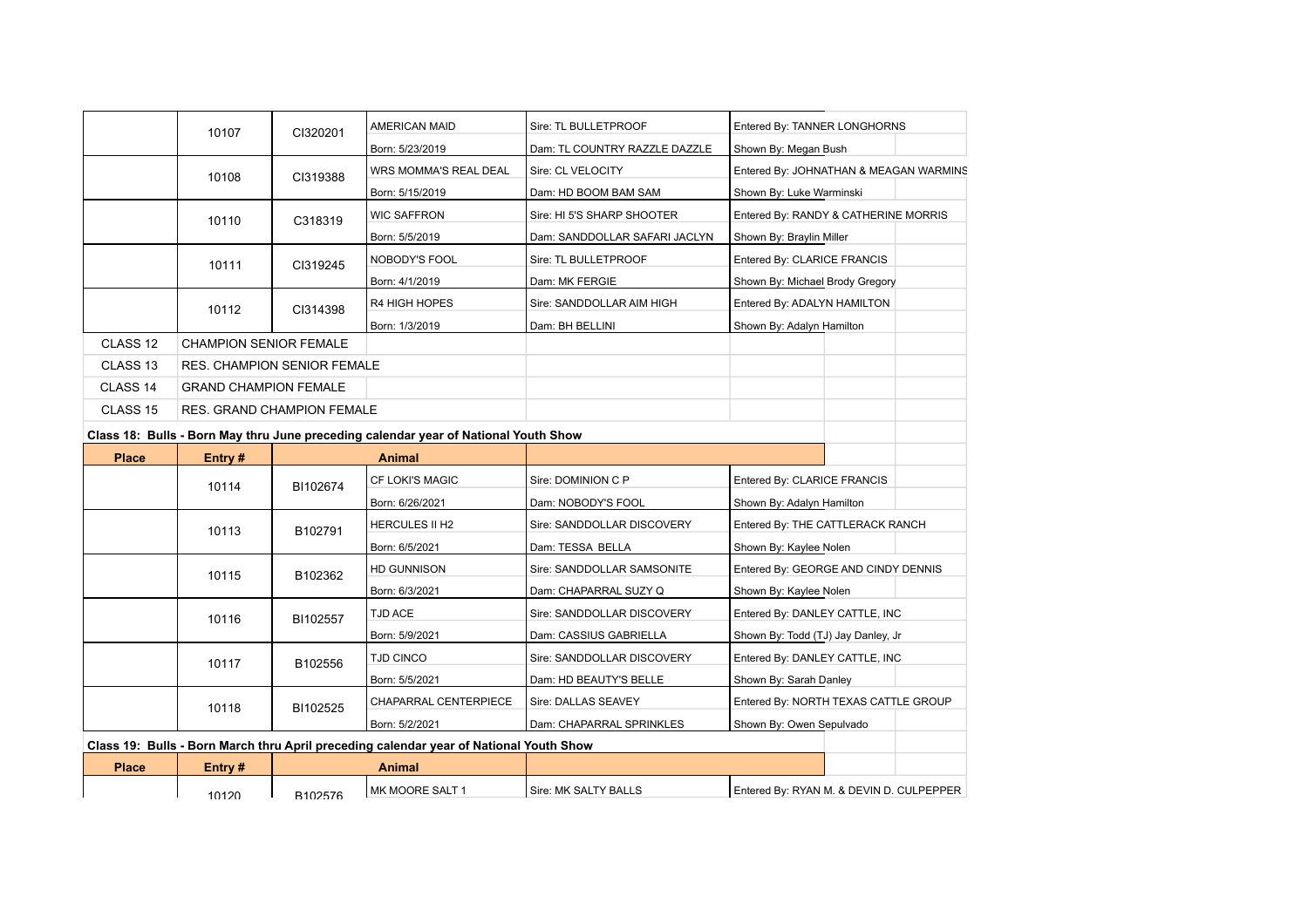|                 | TUTZU                      |                                 |                                                                                             |                               |                                      |                             |  |
|-----------------|----------------------------|---------------------------------|---------------------------------------------------------------------------------------------|-------------------------------|--------------------------------------|-----------------------------|--|
|                 |                            | <b>DIUZDIO</b>                  | Born: 3/24/2021                                                                             | Dam: MK STORMIN BELLE         | Shown By: Sheridan Van Blarcom       |                             |  |
|                 | 10121                      | BI101879                        | <b>WIC JACK HORNER</b>                                                                      | Sire: HD HORNET               | Entered By: RANDY & CATHERINE MORRIS |                             |  |
|                 |                            |                                 | Born: 3/20/2021                                                                             | Dam: SANDDOLLAR SAFARI JACLYN | Shown By: Braylin Miller             |                             |  |
|                 | 10122                      | BI102118                        | RAFTER N KING OF HEARTS                                                                     | Sire: CL VELOCITY             | Entered By: CADE NOLEN               |                             |  |
|                 |                            |                                 | Born: 3/15/2021                                                                             | Dam: HD ZSA ZSA               | Shown By: Cade Nolen                 |                             |  |
|                 | 10123                      | BI102150                        | <b>OCC RANGER</b>                                                                           | Sire: SANDDOLLAR DUKE         | Entered By: WALKER HANCE             |                             |  |
|                 |                            |                                 | Born: 3/8/2021                                                                              | Dam: SS EMPERORS PRINCESS     | Shown By: Halle Hance                |                             |  |
|                 | 10119                      | BI102009                        | JP WESTERN SWING                                                                            | Sire: TEXAS JACK LP           | Entered By: LAZY JP RANCH            |                             |  |
|                 |                            |                                 | Born: 3/5/2021                                                                              | Dam: JP SPIRITED AWAY         | Shown By: Alyssa Harvey              |                             |  |
|                 | 10124                      | BI101871                        | ROCKSTAR CP                                                                                 | Sire: HD FIREBALL             | Entered By: DONNESE & JODY SEPULVADO |                             |  |
|                 |                            |                                 | Born: 3/4/2021                                                                              | Dam: DISCOVERY COVER GIRL C P | Shown By: Owen Sepulvado             |                             |  |
|                 |                            |                                 | Class 20: Bulls - Born January thru February preceding calendar year of National Youth Show |                               |                                      |                             |  |
| <b>Place</b>    | Entry#                     |                                 | Animal                                                                                      |                               |                                      |                             |  |
|                 | 10125                      | BI101901                        | HONDO TENBAR                                                                                | Sire: OBRYANS CASSIUS         | Entered By: DANLEY CATTLE, INC       |                             |  |
|                 |                            |                                 | Born: 2/8/2021                                                                              | Dam: HD BIRDIE                | Shown By: Sarah Danley               |                             |  |
|                 | 10126                      | BI101618                        | HD NIMITZ                                                                                   | Sire: SANDDOLLAR SAMSONITE    | Entered By: DONNESE & JODY SEPULVADO |                             |  |
|                 |                            |                                 | Born: 2/4/2021                                                                              | Dam: HOTSIE TOTSIE            | Shown By: Owen Sepulvado             |                             |  |
|                 | 10127                      | BI101906                        | <b>RCC HOT FLASH</b>                                                                        | Sire: HD FIREBALL             | Entered By: ROBERTSON CATTLE CO.     |                             |  |
|                 |                            |                                 | Born: 1/5/2021                                                                              | Dam: HIGH CLASS CP            | Shown By: Zoe Robertson              |                             |  |
| <b>CLASS 21</b> | <b>GRAND CHAMPION BULL</b> |                                 |                                                                                             |                               |                                      |                             |  |
| <b>CLASS 21</b> |                            | <b>RES. GRAND CHAMPION BULL</b> |                                                                                             |                               |                                      |                             |  |
|                 |                            |                                 |                                                                                             |                               |                                      |                             |  |
|                 |                            |                                 |                                                                                             |                               |                                      |                             |  |
|                 |                            |                                 | Class 26: Steers - Born April thru June preceding calendar year of National Youth Show      |                               |                                      |                             |  |
| <b>Place</b>    | Entry#                     |                                 | <b>Animal</b>                                                                               |                               |                                      |                             |  |
|                 | 10128                      | SI68886                         | RAFTER N LOUIE                                                                              | Sire: SANDDOLLAR REVIVAL      | Entered By: CADE NOLEN               |                             |  |
|                 |                            |                                 | Born: 5/21/2021                                                                             | Dam: TL I CAN ONLY IMAGINE    | Shown By: Cade Nolen                 |                             |  |
|                 | 10129                      | SI68925                         | <b>14'S SOUTHERN REBEL</b>                                                                  | Sire: CHAPARRAL GALAXY        | Entered By: JAYLIN KRIMMEL           |                             |  |
|                 |                            |                                 | Born: 5/2/2021                                                                              | Dam: SUNRISE SCARLET          | Shown By: Jaylin Krimmel             |                             |  |
|                 | 10130                      | SI68738                         | JCG JOHN HENRY                                                                              | Sire: DIAMOND Q TUCSON        | Entered By: JAMES CADEN GRACE        |                             |  |
|                 |                            |                                 |                                                                                             | Born: 4/28/2021               | Dam: TTT TEACHERS PET                | Shown By: James Caden Grace |  |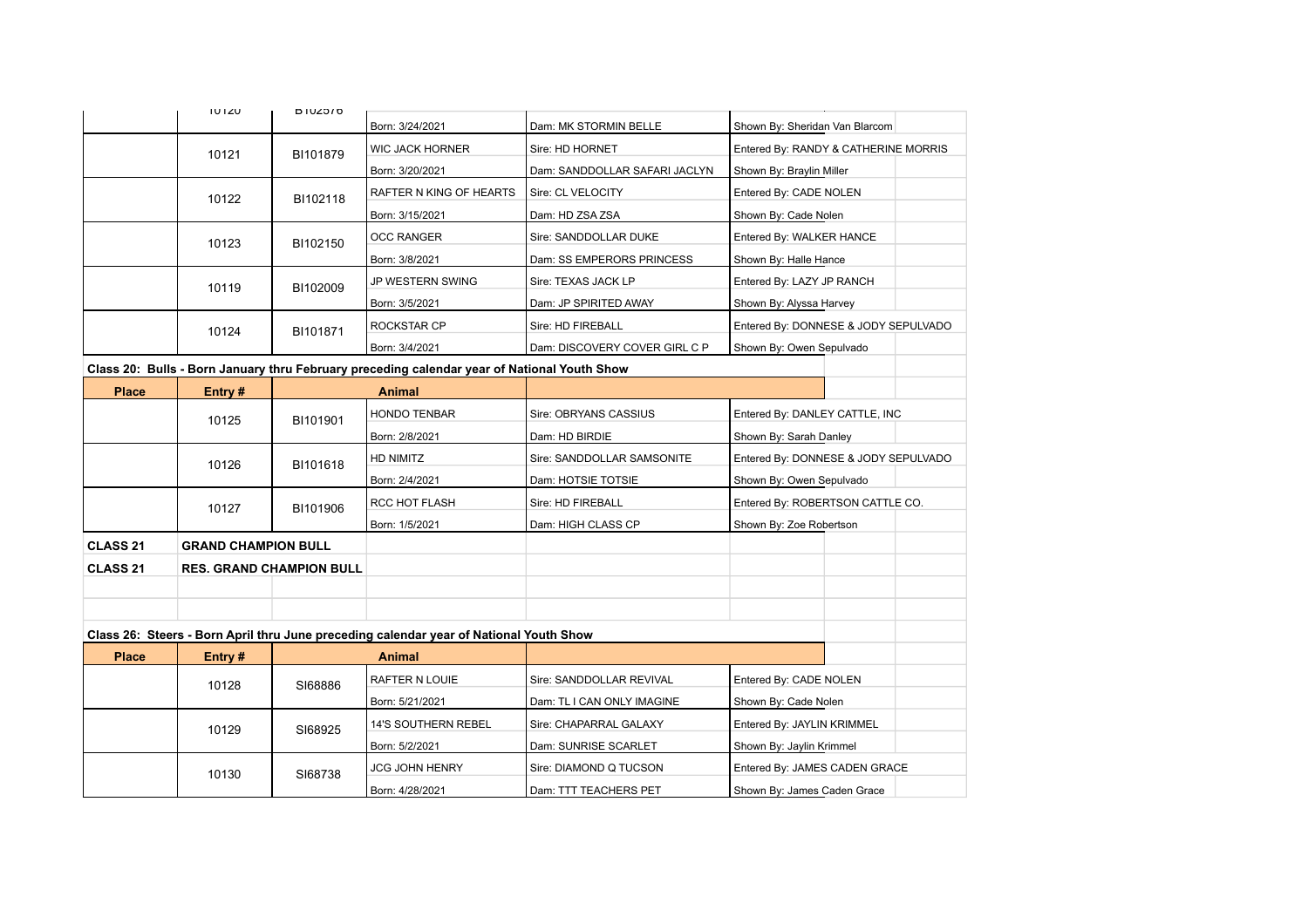|                                                                                                       | 10131<br>S68739                   |          | JCG SMOKEY THE BEAR                                                                              | Sire: DIAMOND Q TUCSON         | Entered By: JACKSON GRACE             |  |  |  |
|-------------------------------------------------------------------------------------------------------|-----------------------------------|----------|--------------------------------------------------------------------------------------------------|--------------------------------|---------------------------------------|--|--|--|
|                                                                                                       |                                   |          | Born: 4/26/2021                                                                                  | Dam: DIAMOND Q CLORINDA        | Shown By: Jackson Grace               |  |  |  |
|                                                                                                       | 10132                             | SI68633  | <b>CCR SHOESHINE MAN</b>                                                                         | Sire: HD HORNET                | Entered By: BRAYLIN MILLER            |  |  |  |
|                                                                                                       |                                   |          | Born: 4/25/2021                                                                                  | Dam: LORI DARLIN 31            | Shown By: Braylin Miller              |  |  |  |
|                                                                                                       | 10133                             | SAI68908 | TJD EL LUCHADOR                                                                                  | Sire: NP REDEEMER'S REDEMPTION | Entered By: DANLEY CATTLE, INC        |  |  |  |
|                                                                                                       |                                   |          | Born: 4/10/2021                                                                                  | Dam: LLL SWEET PEA SEVEN       | Shown By: Todd (TJ) Jay Danley, Jr    |  |  |  |
|                                                                                                       | 10134                             | SI68654  | <b>QMB TROUBLES CHOICE</b>                                                                       | Sire: HI 5'S PEOPLES CHOICE    | Entered By: MELISSA ELIZABETH DITTMAR |  |  |  |
|                                                                                                       |                                   |          | Born: 4/10/2021                                                                                  | Dam: RAFTER J2 BUSY BODY       | Shown By: Alyssa Harvey               |  |  |  |
|                                                                                                       |                                   |          | Class 27: Steers - Born January thru March preceding calendar year of National Youth Show        |                                |                                       |  |  |  |
| <b>Place</b>                                                                                          | Entry#                            |          | <b>Animal</b>                                                                                    |                                |                                       |  |  |  |
|                                                                                                       | 10135                             | SI68999  | OCC HOT SHOT                                                                                     | Sire: SANDDOLLAR DUKE          | Entered By: WALKER HANCE              |  |  |  |
|                                                                                                       |                                   |          | Born: 3/2/2021                                                                                   | Dam: JH JETS CLASSY DARLIN     | Shown By: Katie Drummond              |  |  |  |
| <b>CLASS 28</b>                                                                                       | <b>CHAMPION JUNIOR STEER</b>      |          |                                                                                                  |                                |                                       |  |  |  |
| <b>CLASS 29</b>                                                                                       | <b>RES. CHAMPION JUNIOR STEER</b> |          |                                                                                                  |                                |                                       |  |  |  |
| Class 30: Steers - Born September thru December second preceding calendar year of National Youth Show |                                   |          |                                                                                                  |                                |                                       |  |  |  |
| <b>Place</b>                                                                                          | Entry#                            |          | <b>Animal</b>                                                                                    |                                |                                       |  |  |  |
|                                                                                                       | 10136                             | SI68382  | HD REX DANGERVEST                                                                                | Sire: SANDDOLLAR SAMSONITE     | Entered By: JARROD DICKEY             |  |  |  |
|                                                                                                       |                                   |          | Born: 10/14/2020                                                                                 | Dam: VNR ZIPPITY               | Shown By: Jase Dickey                 |  |  |  |
|                                                                                                       |                                   |          | Class 31: Steers - Born May thru August second preceding calendar year of National Youth Show    |                                |                                       |  |  |  |
| <b>Place</b>                                                                                          | Entry#                            |          | Animal                                                                                           |                                |                                       |  |  |  |
|                                                                                                       | 10137                             | SI68327  | AJ SKIPPER                                                                                       | Sire: BIG RED HR               | Entered By: ALYSSA HARVEY             |  |  |  |
|                                                                                                       |                                   |          | Born: 5/9/2020                                                                                   | Dam: G&L PAINTED ENCHANTRESS   | Shown By: ALYSSA HARVEY               |  |  |  |
|                                                                                                       | 10138                             | SI68227  | <b>RR POPEYE</b>                                                                                 | Sire: DAUNTLESS 5 OCLOCKSHADOW | Entered By: HAILEY ROBERSON           |  |  |  |
|                                                                                                       |                                   |          | Born: 5/2/2020                                                                                   | Dam: RR MADEMOISELLE           | Shown By: Hailey Roberson             |  |  |  |
|                                                                                                       |                                   |          | Class 32: Steers - Born January thru April second preceding calendar year of National Youth Show |                                |                                       |  |  |  |
| <b>Place</b>                                                                                          | Entry#                            |          | <b>Animal</b>                                                                                    |                                |                                       |  |  |  |
|                                                                                                       | 10140                             | SI68000  | <b>SBL CUT A RUG</b>                                                                             | Sire: SCC IRON PATCHES         | Entered By: HUNTER LAWSON             |  |  |  |
|                                                                                                       |                                   |          | Born: 1/14/2020                                                                                  | Dam: SBL GETTIN JIGGY WIT IT   | Shown By: Hunter Lawson               |  |  |  |
|                                                                                                       | 10139                             | SI67873  | HX3 WETZEL                                                                                       | Sire: JV AMERICAN HERO         | Entered By: HAILEY ROBERSON           |  |  |  |
|                                                                                                       |                                   |          | Born: 1/7/2020                                                                                   | Dam: BIG SKY 13                | Shown By: Hailey Roberson             |  |  |  |
|                                                                                                       |                                   |          | Class 33: Steers - Born third preceding calendar year of National Youth Show                     |                                |                                       |  |  |  |